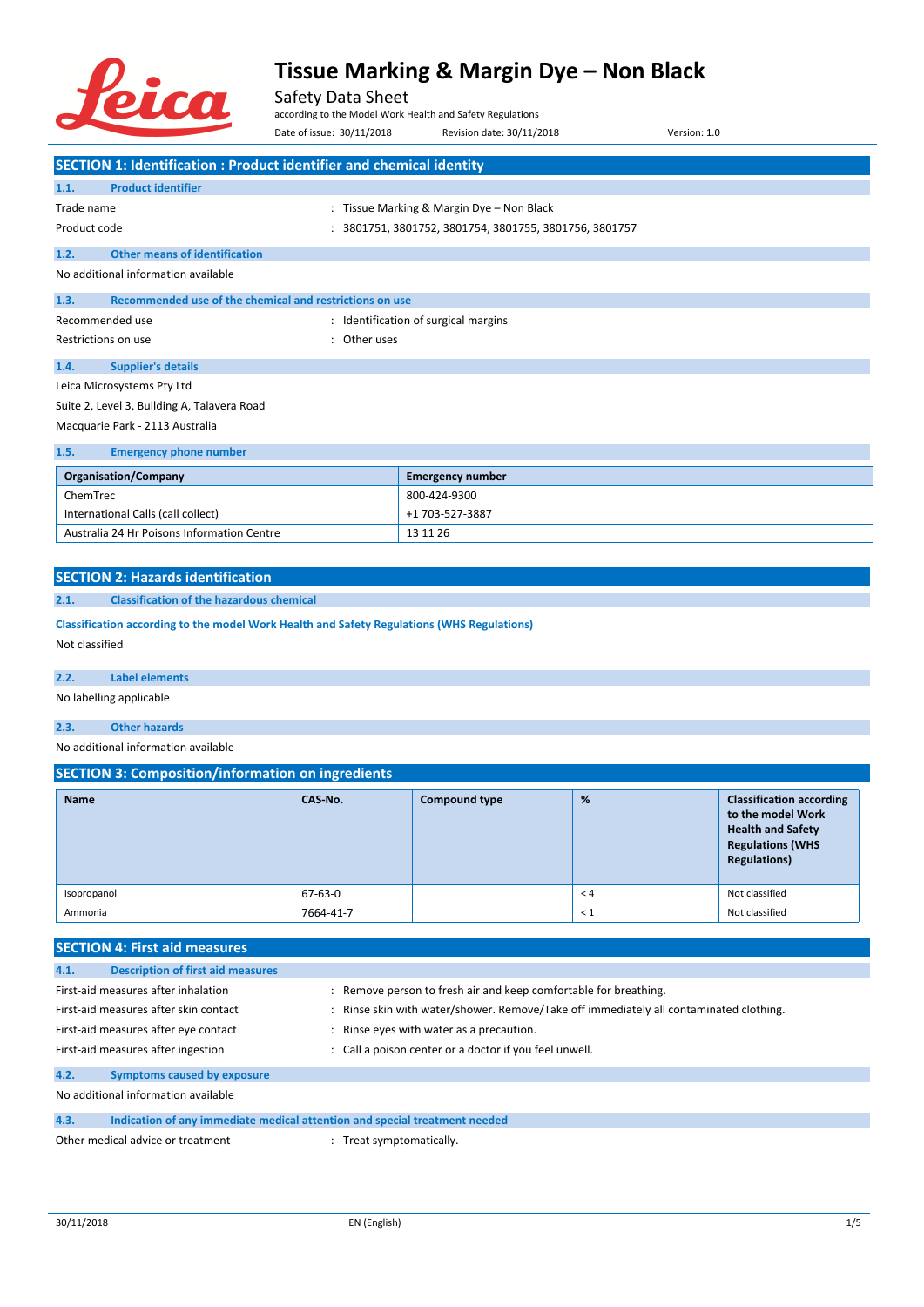Safety Data Sheet

according to the Model Work Health and Safety Regulations

|                                                                                                   | <b>SECTION 5: Firefighting measures</b>                             |                                                                                                                                                                                                                                                                                                                                                                                                              |  |
|---------------------------------------------------------------------------------------------------|---------------------------------------------------------------------|--------------------------------------------------------------------------------------------------------------------------------------------------------------------------------------------------------------------------------------------------------------------------------------------------------------------------------------------------------------------------------------------------------------|--|
| 5.1.                                                                                              | <b>Extinguishing media</b>                                          |                                                                                                                                                                                                                                                                                                                                                                                                              |  |
|                                                                                                   | Suitable extinguishing media                                        | : Water spray. Dry powder. Foam. Carbon dioxide.                                                                                                                                                                                                                                                                                                                                                             |  |
| 5.2.                                                                                              | Special hazards arising from the substance or mixture               |                                                                                                                                                                                                                                                                                                                                                                                                              |  |
| Fire hazard                                                                                       |                                                                     | : Highly flammable liquid and vapour.                                                                                                                                                                                                                                                                                                                                                                        |  |
| 5.3.                                                                                              | Special protective equipment and precautions for fire-fighters      |                                                                                                                                                                                                                                                                                                                                                                                                              |  |
|                                                                                                   | Protection during firefighting                                      | : Do not attempt to take action without suitable protective equipment. Self-contained breathing<br>apparatus. Complete protective clothing.                                                                                                                                                                                                                                                                  |  |
|                                                                                                   | <b>SECTION 6: Accidental release measures</b>                       |                                                                                                                                                                                                                                                                                                                                                                                                              |  |
| 6.1.                                                                                              | Personal precautions, protective equipment and emergency procedures |                                                                                                                                                                                                                                                                                                                                                                                                              |  |
| 6.1.1.                                                                                            | For non-emergency personnel                                         |                                                                                                                                                                                                                                                                                                                                                                                                              |  |
|                                                                                                   | <b>Emergency procedures</b>                                         | : Ventilate spillage area. No open flames, no sparks, and no smoking.                                                                                                                                                                                                                                                                                                                                        |  |
| 6.1.2.                                                                                            | For emergency responders                                            |                                                                                                                                                                                                                                                                                                                                                                                                              |  |
|                                                                                                   | Protective equipment                                                | Do not attempt to take action without suitable protective equipment. For further information refer to<br>section 8: "Exposure controls/personal protection".                                                                                                                                                                                                                                                 |  |
| 6.2.                                                                                              | <b>Environmental precautions</b>                                    |                                                                                                                                                                                                                                                                                                                                                                                                              |  |
|                                                                                                   | Avoid release to the environment.                                   |                                                                                                                                                                                                                                                                                                                                                                                                              |  |
| 6.3.                                                                                              | Methods and material for containment and cleaning up                |                                                                                                                                                                                                                                                                                                                                                                                                              |  |
|                                                                                                   | Methods for cleaning up                                             | : Take up liquid spill into absorbent material. Notify authorities if product enters sewers or public waters.                                                                                                                                                                                                                                                                                                |  |
|                                                                                                   |                                                                     | SECTION 7: Handling and storage, including how the chemical may be safely used                                                                                                                                                                                                                                                                                                                               |  |
| 7.1.                                                                                              | <b>Precautions for safe handling</b>                                |                                                                                                                                                                                                                                                                                                                                                                                                              |  |
| Precautions for safe handling                                                                     |                                                                     | Ensure good ventilation of the work station. Keep away from heat, hot surfaces, sparks, open flames<br>and other ignition sources. No smoking. Ground/bond container and receiving equipment. Use only<br>non-sparking tools. Take precautionary measures against static discharge. Flammable vapours may<br>accumulate in the container. Use explosion-proof equipment. Wear personal protective equipment. |  |
| Hygiene measures                                                                                  |                                                                     | : Do not eat, drink or smoke when using this product. Always wash hands after handling the product.                                                                                                                                                                                                                                                                                                          |  |
| Conditions for safe storage, including any incompatibilities<br>7.2.                              |                                                                     |                                                                                                                                                                                                                                                                                                                                                                                                              |  |
| <b>Technical measures</b>                                                                         |                                                                     | : Ground/bond container and receiving equipment.                                                                                                                                                                                                                                                                                                                                                             |  |
| Storage conditions<br>Store in a well-ventilated place. Keep cool. Keep container tightly closed. |                                                                     |                                                                                                                                                                                                                                                                                                                                                                                                              |  |
|                                                                                                   | <b>SECTION 8: Exposure controls/personal protection</b>             |                                                                                                                                                                                                                                                                                                                                                                                                              |  |

## **8.1. Control parameters - exposure standards**

| Isopropanol (67-63-0) |                  |                                                                                             |
|-----------------------|------------------|---------------------------------------------------------------------------------------------|
| USA - ACGIH           | ACGIH TWA (ppm)  | 200 ppm (2-propanol; USA; Time-weighted average<br>exposure limit 8 h; TLV - Adopted Value) |
| USA - ACGIH           | ACGIH STEL (ppm) | 400 ppm (2-propanol; USA; Short time value; TLV - Adopted  <br>Value)                       |
| USA - ACGIH           | Remark (ACGIH)   | Eye & URT irr; CNS impair                                                                   |

| Ammonia (7664-41-7) |                  |                  |
|---------------------|------------------|------------------|
| USA - ACGIH         | ACGIH TWA (ppm)  | 25 ppm           |
| USA - ACGIH         | ACGIH STEL (ppm) | 35 ppm           |
| USA - ACGIH         | Remark (ACGIH)   | Eye dam; URT irr |

### **Exposure limit values for the other components**

**8.2. Monitoring**

No additional information available

## **8.3. Appropriate engineering controls**

Appropriate engineering controls **interpretent controls** : Ensure good ventilation of the work station.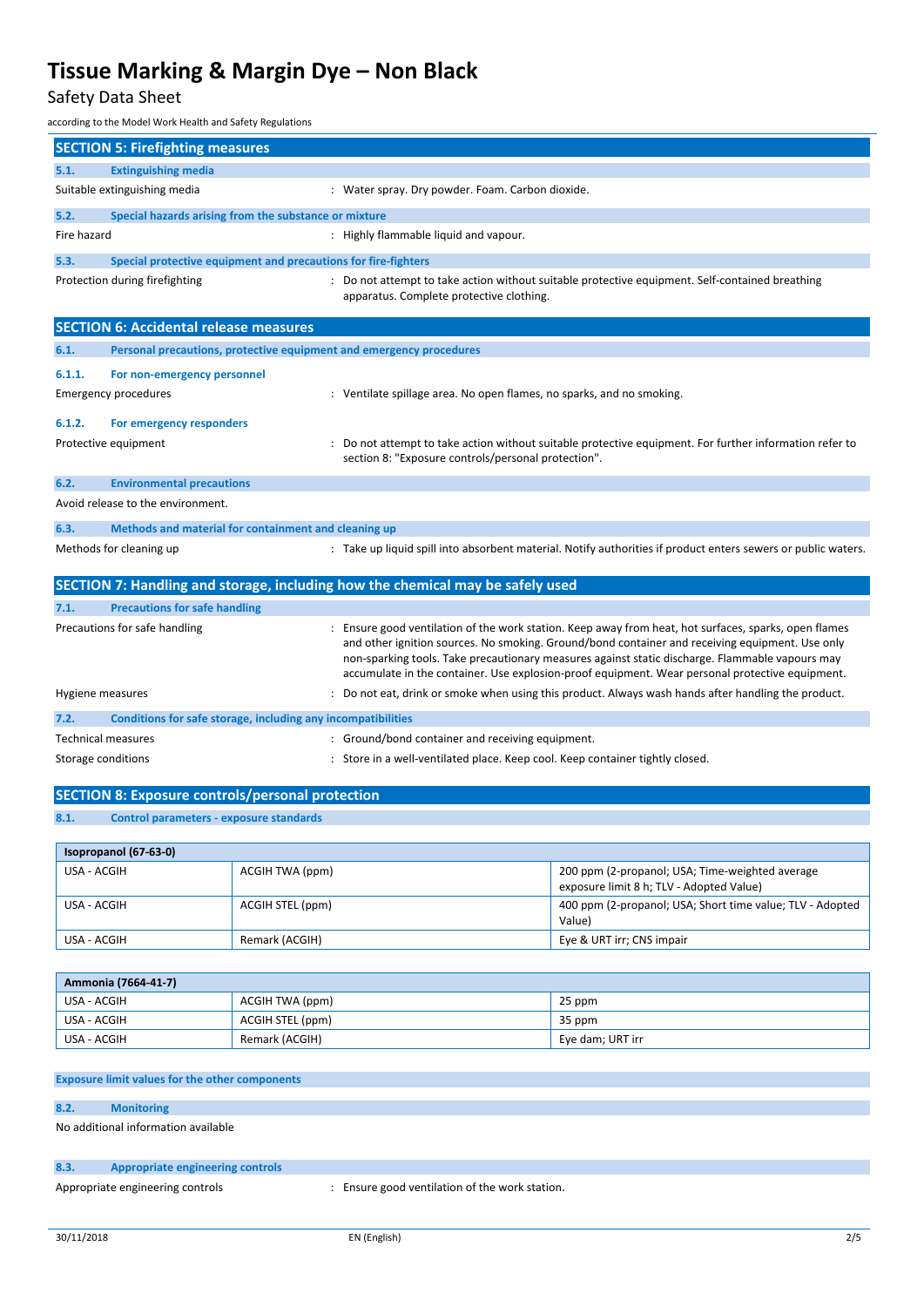Safety Data Sheet

according to the Model Work Health and Safety Regulations

| 8.4.<br><b>Personal protective equipment</b> |                                                                            |
|----------------------------------------------|----------------------------------------------------------------------------|
| Hand protection                              | Protective gloves                                                          |
| Eye protection                               | Safety glasses                                                             |
| Skin and body protection                     | Wear suitable protective clothing                                          |
| Respiratory protection                       | : In case of insufficient ventilation, wear suitable respiratory equipment |
| Environmental exposure controls              | Avoid release to the environment.                                          |

| <b>SECTION 9: Physical and chemical properties</b> |                                               |
|----------------------------------------------------|-----------------------------------------------|
| Physical state                                     | : Liquid                                      |
| Colour                                             | : Various                                     |
| Odour                                              | ammonia                                       |
| Odour threshold                                    | No data available                             |
| pH                                                 | $: 8.5 - 10$                                  |
| Relative evaporation rate (butylacetate=1)         | No data available<br>$\overline{\phantom{a}}$ |
| Melting point                                      | Not applicable                                |
| Boiling point                                      | No data available                             |
| Flash point                                        | : $> 212$ °F                                  |
| Auto-ignition temperature                          | No data available<br>$\bullet$                |
| Flammability (solid, gas)                          | No data available                             |
| Vapour pressure                                    | No data available                             |
| Relative density                                   | : No data available                           |
| Solubility                                         | : No data available                           |
| Log Pow                                            | : No data available                           |
| Viscosity                                          | : No data available                           |
| <b>Explosive properties</b>                        | : No data available                           |
| <b>Explosive limits</b>                            | No data available                             |
| Minimum ignition energy                            | No data available                             |
| Fat solubility                                     | : No data available                           |
|                                                    |                                               |

| <b>SECTION 10: Stability and reactivity</b> |                                                                                                           |  |  |  |
|---------------------------------------------|-----------------------------------------------------------------------------------------------------------|--|--|--|
| Reactivity                                  | Highly flammable liquid and vapour.                                                                       |  |  |  |
| Chemical stability                          | : Stable under normal conditions.                                                                         |  |  |  |
| Possibility of hazardous reactions          | : No dangerous reactions known under normal conditions of use.                                            |  |  |  |
| Conditions to avoid                         | : Avoid contact with hot surfaces. Heat. No flames, no sparks. Eliminate all sources of ignition.         |  |  |  |
| Hazardous decomposition products            | : Under normal conditions of storage and use, hazardous decomposition products should not be<br>produced. |  |  |  |

| <b>SECTION 11: Toxicological information</b> |                  |  |  |
|----------------------------------------------|------------------|--|--|
| Acute toxicity (oral)                        | Not classified   |  |  |
| Acute toxicity (dermal)                      | : Not classified |  |  |
| Acute toxicity (inhalation)                  | Not classified   |  |  |
|                                              |                  |  |  |

| 12870 mg/kg (Rabbit; Experimental value; Equivalent or similar to OECD 402; 16.4; Rabbit) |
|-------------------------------------------------------------------------------------------|
| 73 mg/l/4h (Rat)                                                                          |
| : Not classified<br>pH: 8.5 - 10                                                          |
| Not classified<br>pH: 8.5 - 10                                                            |
| : Not classified                                                                          |
| Not classified                                                                            |
|                                                                                           |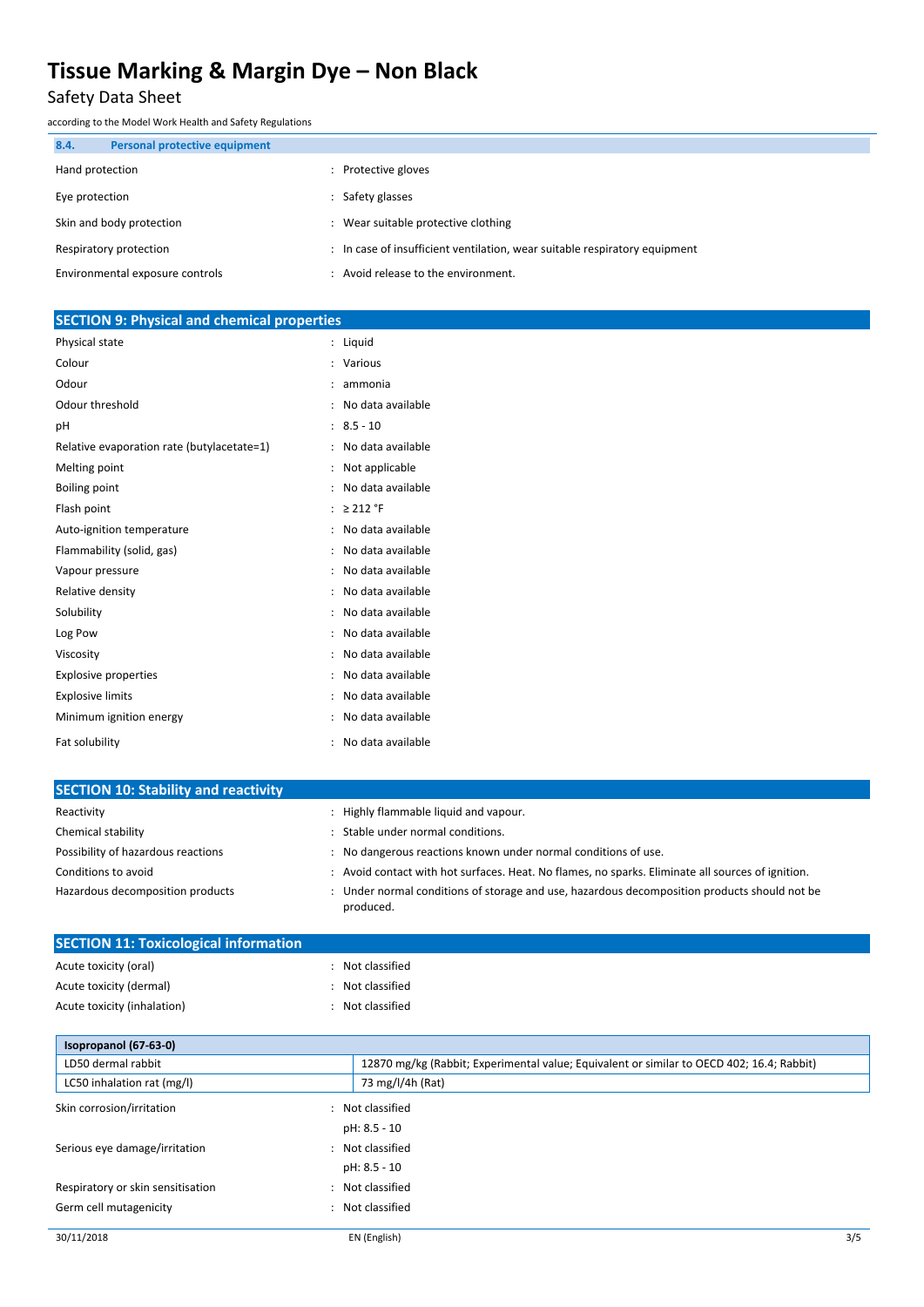## Safety Data Sheet

according to the Model Work Health and Safety Regulations

| Carcinogenicity        | ÷         | Not classified   |
|------------------------|-----------|------------------|
| Reproductive toxicity  |           | : Not classified |
| STOT-single exposure   | $\bullet$ | Not classified   |
| STOT-repeated exposure | ۰.        | Not classified   |
| Aspiration hazard      |           | Not classified   |

### **SECTION 12: Ecological information**

According to the National Code of Practice for the Preparation of Material Safety Data Sheets, Environmental classification information is not mandatory. Information relevant for GHS classification is available on request

| 12.1.                    | <b>Ecotoxicity</b>     |                            |
|--------------------------|------------------------|----------------------------|
|                          | Ecology - general      | : Harmful to aquatic life. |
|                          | Acute aguatic toxicity | : Not classified           |
| Chronic aquatic toxicity |                        | : Not classified           |

| 12.2.<br><b>Persistence and degradability</b>            |                                                                                                                                                                            |  |
|----------------------------------------------------------|----------------------------------------------------------------------------------------------------------------------------------------------------------------------------|--|
| Isopropanol (67-63-0)                                    |                                                                                                                                                                            |  |
| Persistence and degradability                            | Readily biodegradable in water. Biodegradable in the soil. Biodegradable in the soil under anaerobic<br>conditions. No (test) data on mobility of the substance available. |  |
| Biochemical oxygen demand (BOD)                          | 1.19 g $O_2/g$ substance                                                                                                                                                   |  |
| Chemical oxygen demand (COD)<br>2.23 g $O_2/g$ substance |                                                                                                                                                                            |  |
| ThOD                                                     | 2.4 g $O_2/g$ substance                                                                                                                                                    |  |
| 12.3.<br><b>Bioaccumulative potential</b>                |                                                                                                                                                                            |  |
| Isopropanol (67-63-0)                                    |                                                                                                                                                                            |  |
| Log Pow                                                  | See section 12.1 on ecotoxicology                                                                                                                                          |  |
| Bioaccumulative potential                                | Low potential for bioaccumulation (Log Kow $<$ 4).                                                                                                                         |  |

#### **12.4. Mobility in soil**

| Isopropanol (67-63-0)          |                                     |
|--------------------------------|-------------------------------------|
| Surface tension                | $0.021$ N/m (25 °C)                 |
| Log Pow                        | See section 12.1 on ecotoxicology   |
| 12.5.<br>Other adverse effects |                                     |
| Ozone                          | Not classified                      |
| Other adverse effects          | No additional information available |

|                                                   | <b>SECTION 13: Disposal considerations</b> |                                                                                                                                                          |
|---------------------------------------------------|--------------------------------------------|----------------------------------------------------------------------------------------------------------------------------------------------------------|
| Waste treatment methods<br>Additional information |                                            | : Dispose of contents/container in accordance with licensed collector's sorting instructions.<br>Flammable vapours may accumulate in the container.<br>÷ |
|                                                   | <b>SECTION 14: Transport information</b>   |                                                                                                                                                          |
| 14.1.                                             | <b>UN</b> number                           |                                                                                                                                                          |
|                                                   | Not regulated for transport                |                                                                                                                                                          |
| 14.2.                                             | <b>Proper Shipping Name - Addition</b>     |                                                                                                                                                          |
| Not applicable                                    |                                            |                                                                                                                                                          |
| 14.3.                                             | <b>Transport hazard class(es)</b>          |                                                                                                                                                          |
| <b>IMDG</b>                                       |                                            |                                                                                                                                                          |

| IMDG                              |                  |
|-----------------------------------|------------------|
| Transport hazard class(es) (IMDG) | : Not applicable |
|                                   |                  |
| <b>IATA</b>                       |                  |
| Transport hazard class(es) (IATA) | Not applicable   |